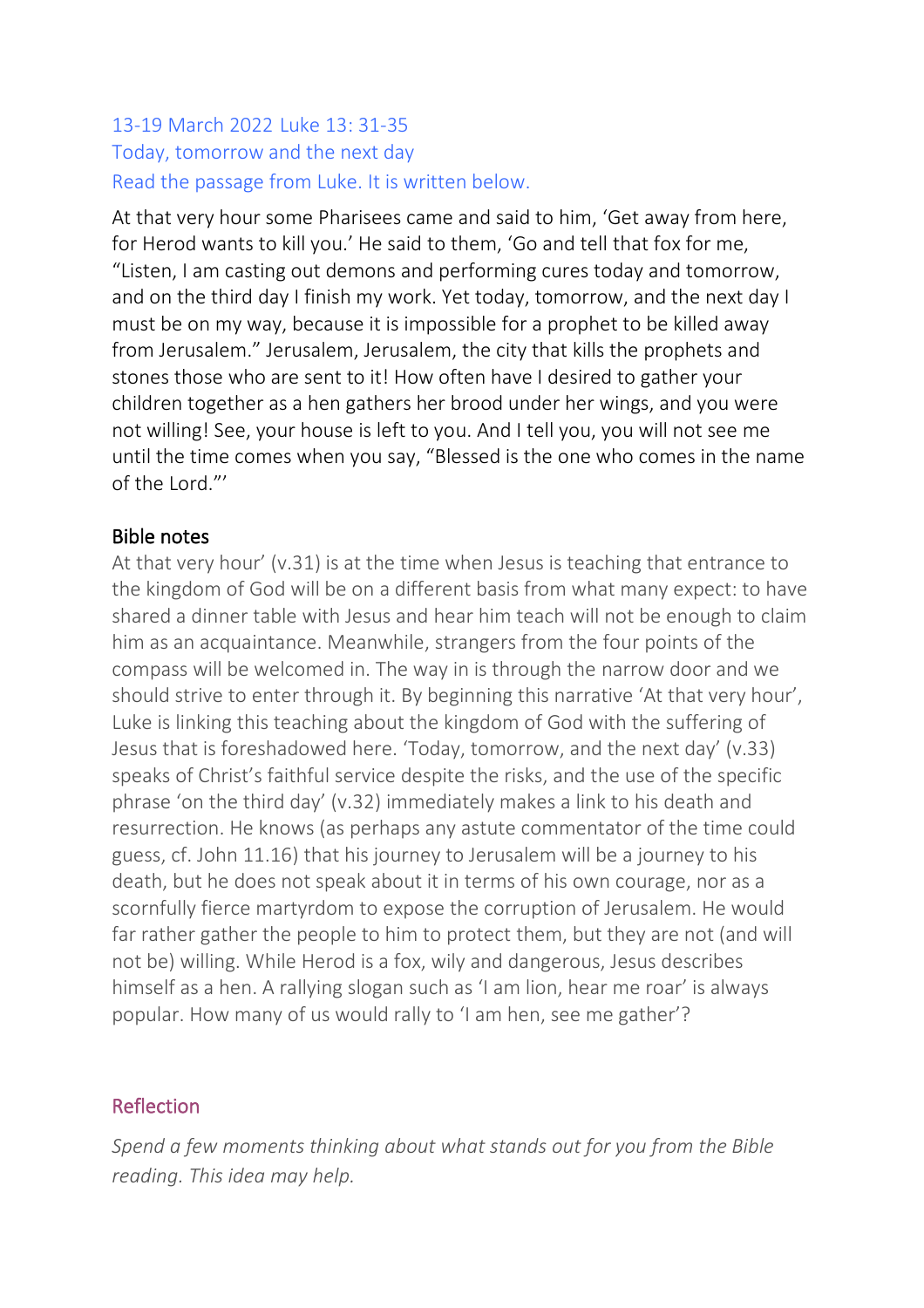In folktales, animals are often assigned human characteristics. Foxes are seen as cunning and predatory, whereas a chicken is usually stupid and cowardly. In this week's Gospel reading, Herod is called a fox, but Jesus likens himself to a mother hen. So how apt are these descriptions? Do Herod and Jesus fit the stereotypes? Herod may be somewhat 'foxy', but Jesus is certainly no chicken in the modern conventional sense! And in real life the mother hen is protective, brave and caring. Do we behave like foxes, or hens, or some other animal? And, if so, how would you characterise that animal?

### Questions for reflection

# You could also use the image and following questions to help introduce the theme.



### **Questions**

- How would you describe the words on this wall?
- What words would be written on your wall?
- Pick one of your words how might that value affect your behaviour? *Prayer*

*Adapt to your local context.*

## A prayer of thanksgiving

We praise you, loving God, that you give each of us enough time to do all that we are called to do. Take from us the worry of hurry, and enable us to delight in your presence with us, and to share our joy with all who are in need of hope and friendship and courage. In Jesus' name we pray – thankfully and hopefully. Amen.